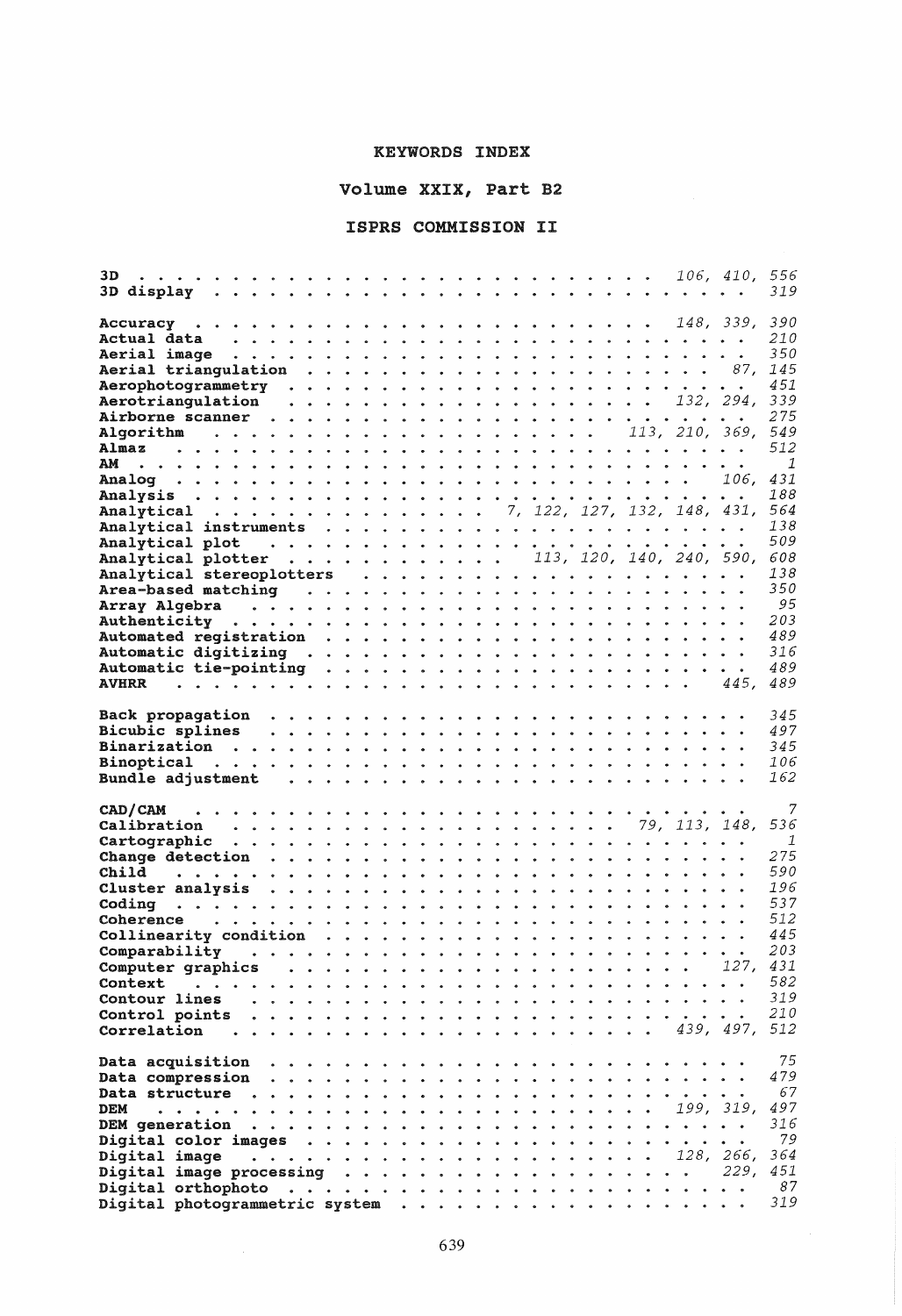| Digital photogrammetric workstation<br>Digital systems 7, 127, 334, 339, 374, 397,                                                                                                                                             |   |  |  |                               | 31.           | 87<br>601<br>199<br>404 |
|--------------------------------------------------------------------------------------------------------------------------------------------------------------------------------------------------------------------------------|---|--|--|-------------------------------|---------------|-------------------------|
|                                                                                                                                                                                                                                |   |  |  |                               |               | 87                      |
|                                                                                                                                                                                                                                |   |  |  |                               |               | 582                     |
|                                                                                                                                                                                                                                |   |  |  |                               |               | 18                      |
|                                                                                                                                                                                                                                |   |  |  |                               |               | 464                     |
|                                                                                                                                                                                                                                |   |  |  |                               |               | 188                     |
| Distortion correction (a) and a set of the correction (b) and a set of the correction (b) and the correction of the correction of the correction of the correction of the correction of the correction of the correction of th |   |  |  |                               |               | 520                     |
| <b>DTM</b>                                                                                                                                                                                                                     |   |  |  |                               | 11, 132, 390, | 397                     |
|                                                                                                                                                                                                                                |   |  |  |                               |               |                         |
|                                                                                                                                                                                                                                |   |  |  |                               |               | 469                     |
|                                                                                                                                                                                                                                |   |  |  |                               |               | 451                     |
|                                                                                                                                                                                                                                |   |  |  |                               |               | 474                     |
|                                                                                                                                                                                                                                |   |  |  |                               |               | 95                      |
|                                                                                                                                                                                                                                |   |  |  |                               |               | 311                     |
| Extended radargrammetric equations                                                                                                                                                                                             |   |  |  |                               |               | 533                     |
|                                                                                                                                                                                                                                |   |  |  |                               |               |                         |
|                                                                                                                                                                                                                                |   |  |  |                               |               | 497                     |
| <b>Feature extraction</b> $\ldots$ $\ldots$ $\ldots$ $\ldots$ $\ldots$ $\ldots$ $\ldots$ $\ldots$ $\ldots$ $\ldots$ 397,                                                                                                       |   |  |  |                               |               | 410                     |
| Film                                                                                                                                                                                                                           |   |  |  |                               |               | 420                     |
|                                                                                                                                                                                                                                |   |  |  |                               |               | 245                     |
|                                                                                                                                                                                                                                |   |  |  |                               |               | 203                     |
|                                                                                                                                                                                                                                |   |  |  |                               |               | 512                     |
|                                                                                                                                                                                                                                |   |  |  |                               |               |                         |
|                                                                                                                                                                                                                                |   |  |  |                               |               | 445                     |
|                                                                                                                                                                                                                                |   |  |  |                               |               | 350                     |
|                                                                                                                                                                                                                                |   |  |  |                               |               | 286                     |
|                                                                                                                                                                                                                                |   |  |  |                               |               | 608                     |
| Geology                                                                                                                                                                                                                        |   |  |  |                               |               | 229                     |
|                                                                                                                                                                                                                                |   |  |  |                               |               | 445                     |
|                                                                                                                                                                                                                                |   |  |  |                               |               | 456                     |
|                                                                                                                                                                                                                                |   |  |  |                               |               | 350                     |
|                                                                                                                                                                                                                                |   |  |  |                               |               | 79                      |
|                                                                                                                                                                                                                                |   |  |  |                               |               | 178                     |
| $\cdots$ $\cdots$ $\cdots$ $\cdots$ 67, 178, 199, 240, 255, 266, 297, 464, 590,<br><b>GIS</b>                                                                                                                                  |   |  |  |                               |               | 601                     |
|                                                                                                                                                                                                                                |   |  |  |                               |               | 569                     |
|                                                                                                                                                                                                                                |   |  |  |                               |               | 464                     |
|                                                                                                                                                                                                                                |   |  |  |                               |               | 489                     |
| <b>GPS</b>                                                                                                                                                                                                                     |   |  |  |                               | 569, 608      |                         |
| Hardware                                                                                                                                                                                                                       |   |  |  |                               |               | 122                     |
| <b>IHS</b><br>.                                                                                                                                                                                                                |   |  |  |                               |               | 229                     |
|                                                                                                                                                                                                                                |   |  |  |                               | 289,          | 410                     |
|                                                                                                                                                                                                                                |   |  |  |                               |               | 479                     |
| Image coding                                                                                                                                                                                                                   |   |  |  |                               |               | 479                     |
| Image compression                                                                                                                                                                                                              |   |  |  |                               | 456.          | 478                     |
| Image correlation                                                                                                                                                                                                              |   |  |  |                               |               | 303                     |
| Image enhancement                                                                                                                                                                                                              |   |  |  |                               |               | 439                     |
|                                                                                                                                                                                                                                |   |  |  |                               | 184.          | 404                     |
|                                                                                                                                                                                                                                |   |  |  | 148, 199, 374,                |               | 556                     |
| <b>Image processing</b> 11, 196, 235, 245, 275, 289,                                                                                                                                                                           |   |  |  |                               |               | 294                     |
| .                                                                                                                                                                                                                              | . |  |  | 345, 364, 374, 424, 469, 520, |               | 549                     |
| Image quality                                                                                                                                                                                                                  |   |  |  |                               |               | 420                     |
|                                                                                                                                                                                                                                |   |  |  |                               |               | 210                     |
| Image scanner                                                                                                                                                                                                                  |   |  |  |                               |               | 79                      |
| Image understanding                                                                                                                                                                                                            |   |  |  |                               |               | 59                      |
| Information<br>$\ddot{\bullet}$ $\ddot{\bullet}$                                                                                                                                                                               |   |  |  |                               |               | 188                     |
| Information potential                                                                                                                                                                                                          |   |  |  |                               |               | 157                     |
| Infrared                                                                                                                                                                                                                       |   |  |  |                               |               | 512                     |
|                                                                                                                                                                                                                                |   |  |  |                               |               | 122                     |
| Instruments                                                                                                                                                                                                                    |   |  |  |                               |               | 75                      |
|                                                                                                                                                                                                                                |   |  |  |                               |               | 564                     |
|                                                                                                                                                                                                                                |   |  |  |                               |               | 590                     |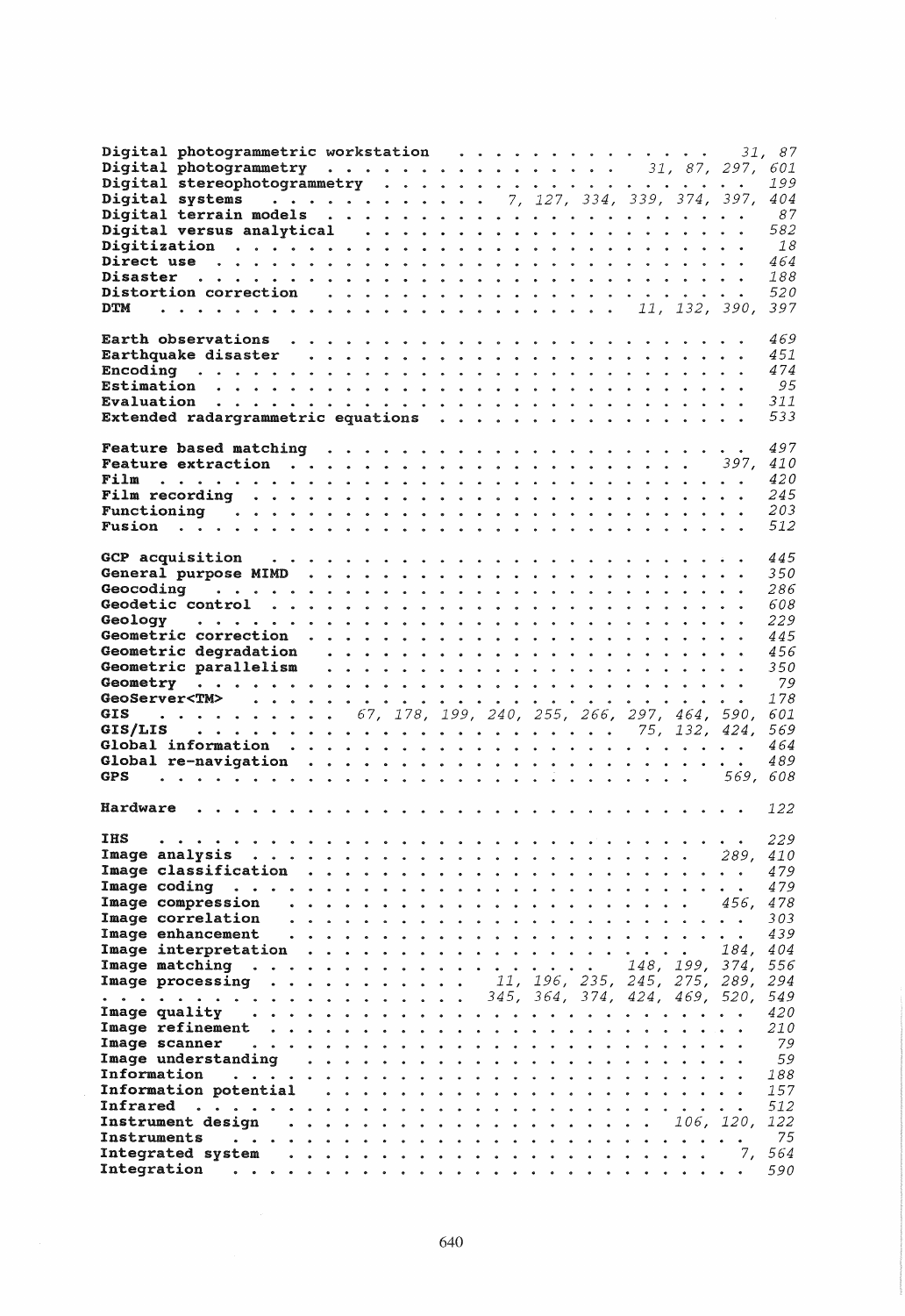|                                                                                                                                                                                                                                                                                          |                                                                                                                     |  |  |   | 608<br>410<br>- 59<br>184                                                                                          |
|------------------------------------------------------------------------------------------------------------------------------------------------------------------------------------------------------------------------------------------------------------------------------------------|---------------------------------------------------------------------------------------------------------------------|--|--|---|--------------------------------------------------------------------------------------------------------------------|
| Landsat<br>Landsat TM data<br>Lightsats                                                                                                                                                                                                                                                  |                                                                                                                     |  |  |   | 512<br>424,<br>489<br>210.<br>196<br>350<br>469<br>316<br>140                                                      |
| Mailbox<br>Mapping<br>$MOMS-02$                                                                                                                                                                                                                                                          | $\cdots$ 1, 132, 162, 397, 556, 564,                                                                                |  |  |   | 484<br>590<br>569<br>312<br>203<br>543<br>469<br>533<br>474<br>140<br>497<br>350<br>67                             |
| Nonlinear spatio-temporal filter $\cdots$<br><b>OPS</b><br>Optical<br>Orthophoto                                                                                                                                                                                                         | .<br>In the three terms and a state and a state of the state of the state of the state of the state of the state of |  |  |   | 608<br>- 95<br>439<br>497<br>184<br>469<br>286<br>184<br>520<br>556<br>484<br>497<br>431                           |
| Parallax free stereomodel<br>Parallel processing<br>Performance<br>Personal computer<br><b>Photogrammetry</b> 7, 106, 122, 293, 302, 334, 339, 374,<br>Pickup camera photography<br>Plotter<br>Point marking<br><b>Point transfer</b><br>Process<br>Procurements<br>Profiling<br>Pyramid |                                                                                                                     |  |  | . | 509<br>235<br>590<br>543<br>311<br>319<br>564<br>75<br>451<br>390<br>145<br>145<br>188<br>138<br>286<br>311<br>474 |
| Radar<br>Radiogeosystem<br>Raster<br>$\bullet$ $\bullet$ $\bullet$ $\bullet$<br>Raster data<br>Raster-vector conversion<br>Real-time                                                                                                                                                     |                                                                                                                     |  |  |   | 549<br>512.<br>203<br>11, 374<br>601<br>316                                                                        |